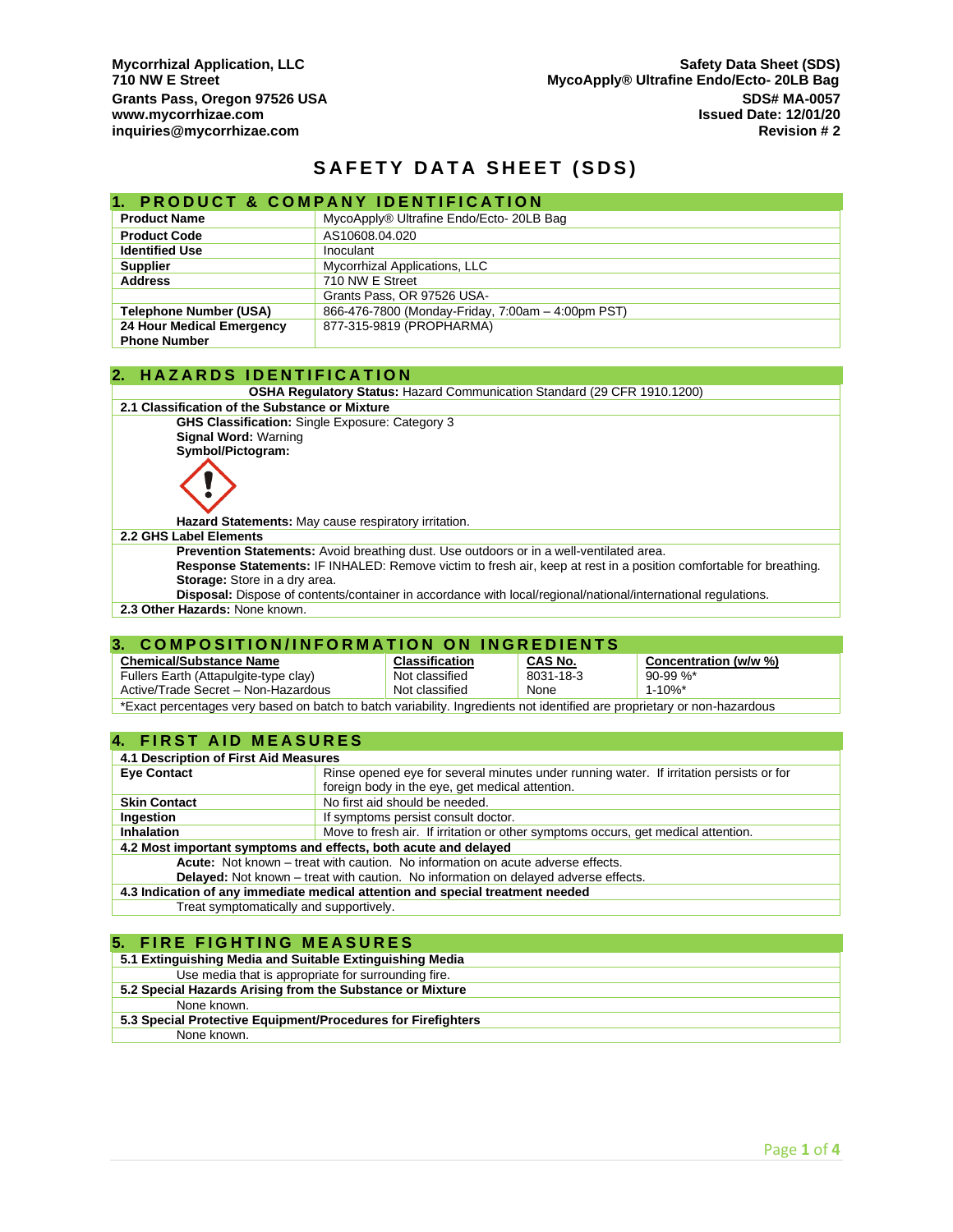### **6. ACCIDENTAL RELEASE MEASURES**

**6.1 Personal Precautions, Protective Equipment and Emergency Procedures**

No special equipment is required for spill clean-up. For dusty conditions, an approved respirator may be needed. For dusty conditions, an approved respirator may be needed. Refer to Section 8 for additional information.

### **6.2 Environmental Precautions**

Report releases as required by local and federal regulation.

**6.3 Methods and Material for Containment and Cleaning Up**

Sweep up and collect for proper disposal.

#### **7. H A N D L I N G & S T O R A G E**

#### **7.1 Precautions for Safe Handling**

Avoid breathing dust. Ensure good ventilation/exhaustion at the workplace.

**7.2 Conditions for Safe Storage, Including any Incompatibilities**

Store in a dry area. Avoid consistent temperature above 120 degrees Fahrenheit. Keep container tightly sealed.

### **8. EXPOSURE CONTROLS/PERSONAL PROTECTION**

| <b>8.1 Exposure Controls</b>         |                                                                               |  |
|--------------------------------------|-------------------------------------------------------------------------------|--|
| <b>Chemical Name:</b>                | 15 mg/m3 (total dust) TWA OSHA PEL                                            |  |
| Fullers Earth (Attapulgite-type clay | 5 mg/m3 (respirable dust) TWA OSHA PEL                                        |  |
| <b>Engineering Controls</b>          | For operations where the exposure limit may be exceeded, local exhaust        |  |
|                                      | ventilation is recommended.                                                   |  |
| 8.2 Personal Protective Equipment    |                                                                               |  |
| <b>Skin Protection</b>               | None required for normal use.                                                 |  |
| <b>Eye Protection</b>                | Safety glasses or goggles if needed to prevent eye contact.                   |  |
| <b>Respiratory Protection</b>        | None required for normal use. For operations where the dust concentration may |  |
|                                      | be excessive, a dust respirator may be used. Follow OSHA regulations in the   |  |
|                                      | selection and use of respiratory protection.                                  |  |

## **9. PHYSICAL & CHEMICAL PROPERTIES**

| 9.1 Information on basic Physical and Chemical Properties |                             |  |
|-----------------------------------------------------------|-----------------------------|--|
| <b>Property</b>                                           | Value                       |  |
| <b>State</b>                                              | Powder                      |  |
| Appearance                                                | Gray to tan                 |  |
| Odor                                                      | Earthy                      |  |
| <b>Odor Threshold</b>                                     | Not applicable              |  |
| рH                                                        | Not applicable              |  |
| Melting Point /Freezing Point                             | 1710°C / Not applicable     |  |
| Initial boiling point & range                             | 4046°F (2230°C)             |  |
| Flashpoint                                                | Not applicable              |  |
| Evaporation Rate (Butyl acetate=1)                        | Not applicable              |  |
| Flammability (solid, gas)                                 | Not applicable              |  |
| Flammable Limits in Air % by Volume                       | LEL (Lower): Not applicable |  |
|                                                           | UEL (Upper): Not applicable |  |
| Vapor pressure                                            | Not applicable              |  |
| Vapor density (air=1)                                     | Not applicable              |  |
| Relative Density (water=1)                                | Not applicable              |  |
| Solubility                                                | Insoluble                   |  |
| Partition coefficient (n-octanol/water)                   | Not applicable              |  |
| Autoignition temperature                                  | Not applicable              |  |
| Decomposition temperature                                 | Not applicable              |  |
| Viscosity                                                 | Not applicable              |  |
| <b>Flammability Class</b>                                 | Not applicable              |  |
| <b>Oxidation Properties</b>                               | Not applicable              |  |

| <b>10. STABILITY &amp; REACTIVITY</b>   |                                                       |  |
|-----------------------------------------|-------------------------------------------------------|--|
| 10.1 Reactivity                         | No further relevant information available.            |  |
| <b>10.2 Chemical Stability</b>          | No decomposition if used according to specifications. |  |
| 10.3 Possibility of Hazardous Reactions | No further relevant information available.            |  |
| 10.4 Conditions to Avoid                | No further relevant information available.            |  |
| 10.5 Incompatible Material              | No further relevant information available.            |  |
| 10.6 Hazardous Decomposition Products   | No dangerous decomposition products known.            |  |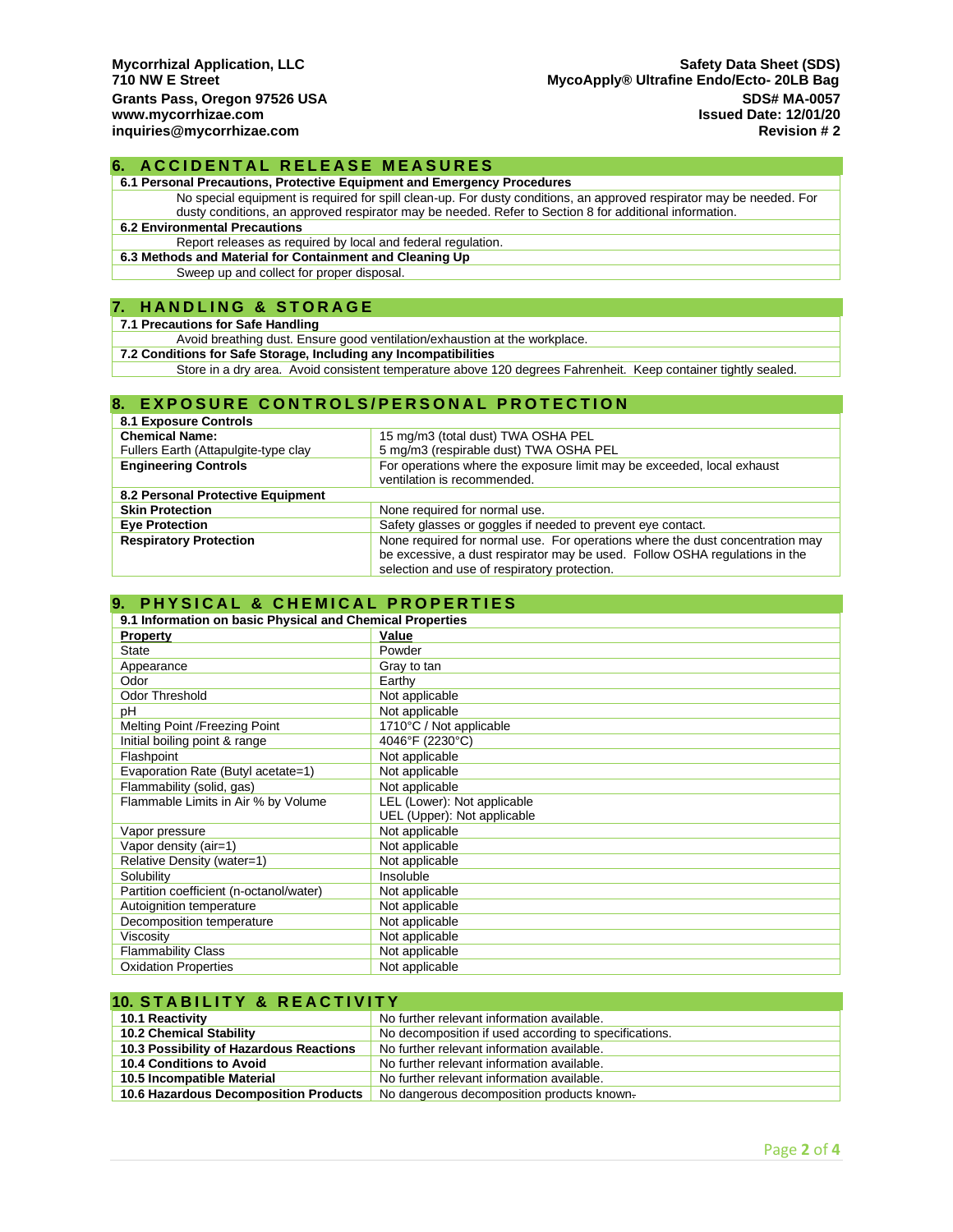### **11. TOXICOLOGICAL INFORMATION**

| 11.1 Information on Toxicological Effects |                                                                                                                            |  |
|-------------------------------------------|----------------------------------------------------------------------------------------------------------------------------|--|
| <b>Likely Routes of Exposure</b>          |                                                                                                                            |  |
| Ingestion                                 | No adverse effects expected with unused material.                                                                          |  |
| Inhalation                                | Inhalation of dust may cause irritation to the eyes, nose, throat, and respiratory tract.                                  |  |
| <b>Eye Contact</b>                        | Contact with excessive concentrations of dust may cause irritation.                                                        |  |
| <b>Skin Contact</b>                       | No known hazard.                                                                                                           |  |
| <b>Chronic Effects</b>                    | Inhalation of excessive concentrations of any dust, including this material, may lead to<br>lung irritation and/or injury. |  |
| <b>Carcinogenicity Listing</b>            | None.                                                                                                                      |  |
| <b>Formulation Toxicology</b>             | None currently known.                                                                                                      |  |

### **12. ECOLOGICAL INFORMATION**

| <b>12.1 Ecotoxicity</b>               | No data available for the product. No adverse effects on the environment are expected. |  |
|---------------------------------------|----------------------------------------------------------------------------------------|--|
| 12.2 Persistence and                  | No further relevant information available.                                             |  |
| Degradability                         |                                                                                        |  |
| <b>12.3 Bioaccumulative Potential</b> | No further relevant information available.                                             |  |
| 12.4 Mobility in Soil                 | No further relevant information available.                                             |  |
| 12.5 Results of PBT and vPvB          | PBT: NA                                                                                |  |
| <b>Assessment</b>                     | vPvB: NA                                                                               |  |
| 12.6 Other Adverse Effects            | None currently known.                                                                  |  |

### **13. DISPOSAL CONSIDERATIONS**

#### **13.1 Disposal Methods**

**Waste treatment methods:** Recommendation; Recycle or dispose with household trash.

**Uncleansed packaging:** Recommendation; Disposal must be made according to official regulations**.**

### **14. TRANSPORT INFORMATION**

| 14.1 Transport information |                 |                 |                 |                 |
|----------------------------|-----------------|-----------------|-----------------|-----------------|
|                            | <b>DOT</b>      | <b>IMDG</b>     | <b>IATA</b>     | <b>TDG</b>      |
| UN number                  | Not applicable. | Not applicable. | Not applicable. | Not applicable. |
| Proper shipping name       | Not regulated.  | Not regulated.  | Not regulated.  | Not regulated.  |
| Hazard class(es)           | Not regulated.  | Not regulated.  | Not regulated.  | Not regulated.  |
| Packing group              | Not applicable. | Not applicable. | Not applicable. | Not applicable. |
| <b>Special precautions</b> | None.           |                 |                 |                 |

# **15. REGULATORY INFORMATION**

| 15.1 US Regulations: Safety, Health and Environment Regulations/Legislation Specific for the Substance or Mixture |                                                                                                                                                                                    |  |  |
|-------------------------------------------------------------------------------------------------------------------|------------------------------------------------------------------------------------------------------------------------------------------------------------------------------------|--|--|
| <b>US EPA Toxic Substances</b>                                                                                    | Components of this product are listed on the EPA TSCA Inventory or exempt from                                                                                                     |  |  |
| <b>Control Act (TSCA)</b>                                                                                         | notification requirements.                                                                                                                                                         |  |  |
| <b>CERCLA STATUS</b>                                                                                              | This product is not subject to CERCLA release reporting. Many states have more<br>stringent reporting requirements. Report releases as required by local and state<br>regulations. |  |  |
| <b>California Proposition 65</b>                                                                                  | None.                                                                                                                                                                              |  |  |
| <b>SARA STATUS</b>                                                                                                | Chronic: No<br>CDT: No<br>Acute: No                                                                                                                                                |  |  |
| <b>SARA 313</b>                                                                                                   | None.                                                                                                                                                                              |  |  |
| <b>RCRA STATUS</b>                                                                                                | <b>NA</b>                                                                                                                                                                          |  |  |
| <b>EINECS</b>                                                                                                     | Components of this product are listed on the EINECS Inventory or exempt from<br>notification requirements.                                                                         |  |  |
| <b>State Right-To-Know</b>                                                                                        | Consult applicable national, state provincial or local laws to determine regulations, laws or<br>ordinances which may be applicable.                                               |  |  |
| <b>OSHA HAZARD</b>                                                                                                | Not defined by the OSHA Hazard Communication Standard, 29 CFR.                                                                                                                     |  |  |
| <b>COMMUNICATION STANDARD</b>                                                                                     |                                                                                                                                                                                    |  |  |
| 15.2 Pesticide Labeling: Not an EPA registered pesticide.                                                         |                                                                                                                                                                                    |  |  |
| 15.3 International Regulations:                                                                                   |                                                                                                                                                                                    |  |  |
| <b>EU REACH</b>                                                                                                   | Contact Mycorrhizal Applications for information regarding REACH status.                                                                                                           |  |  |
| Japan MITI                                                                                                        | No data available.                                                                                                                                                                 |  |  |
| <b>AICS</b>                                                                                                       | No data available.                                                                                                                                                                 |  |  |